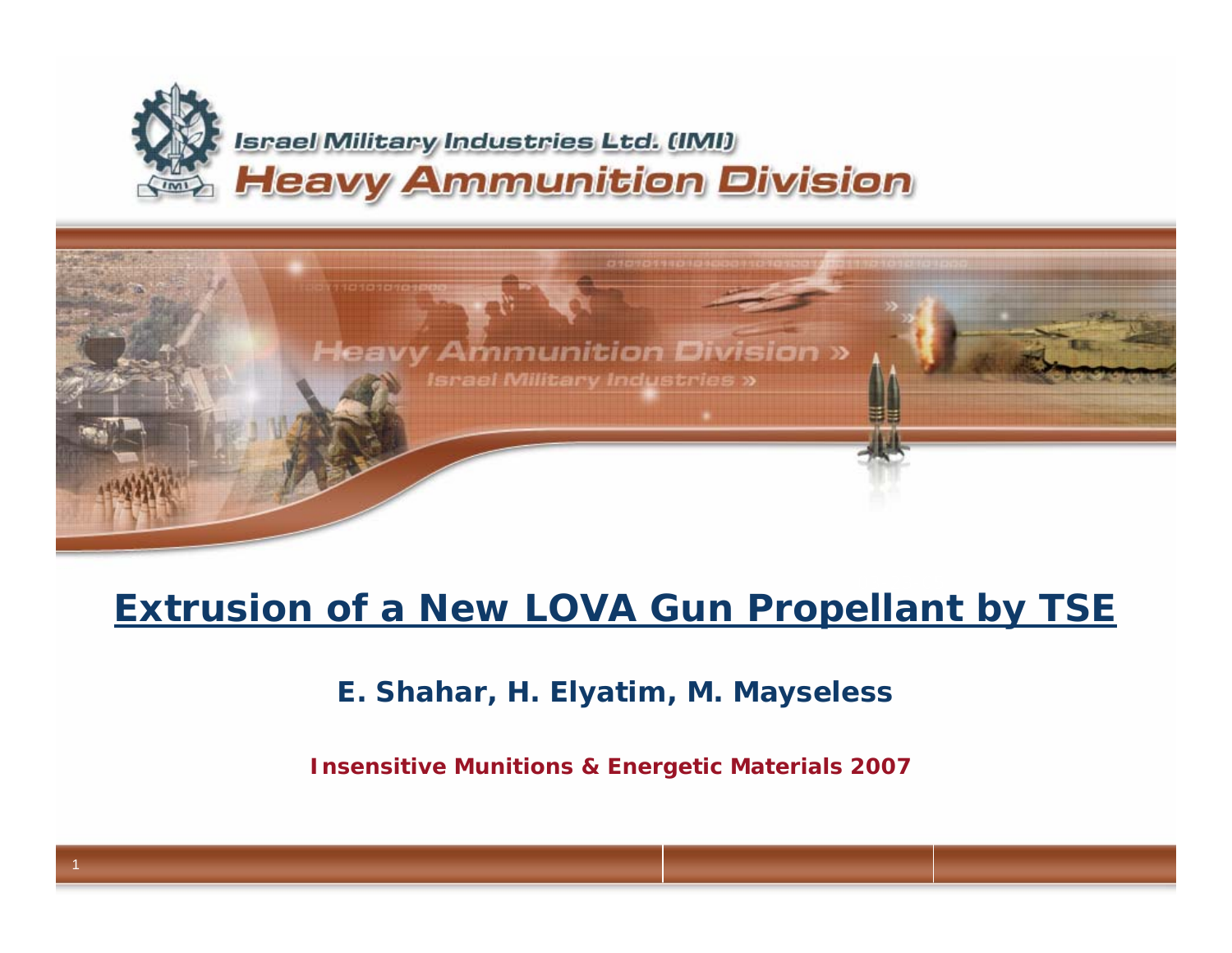## **IMI – ISRAEL MILITARY INDUSTRIES IMI –ISRAEL MILITARY INDUSTRIES ISRAEL INDUSTRIES**

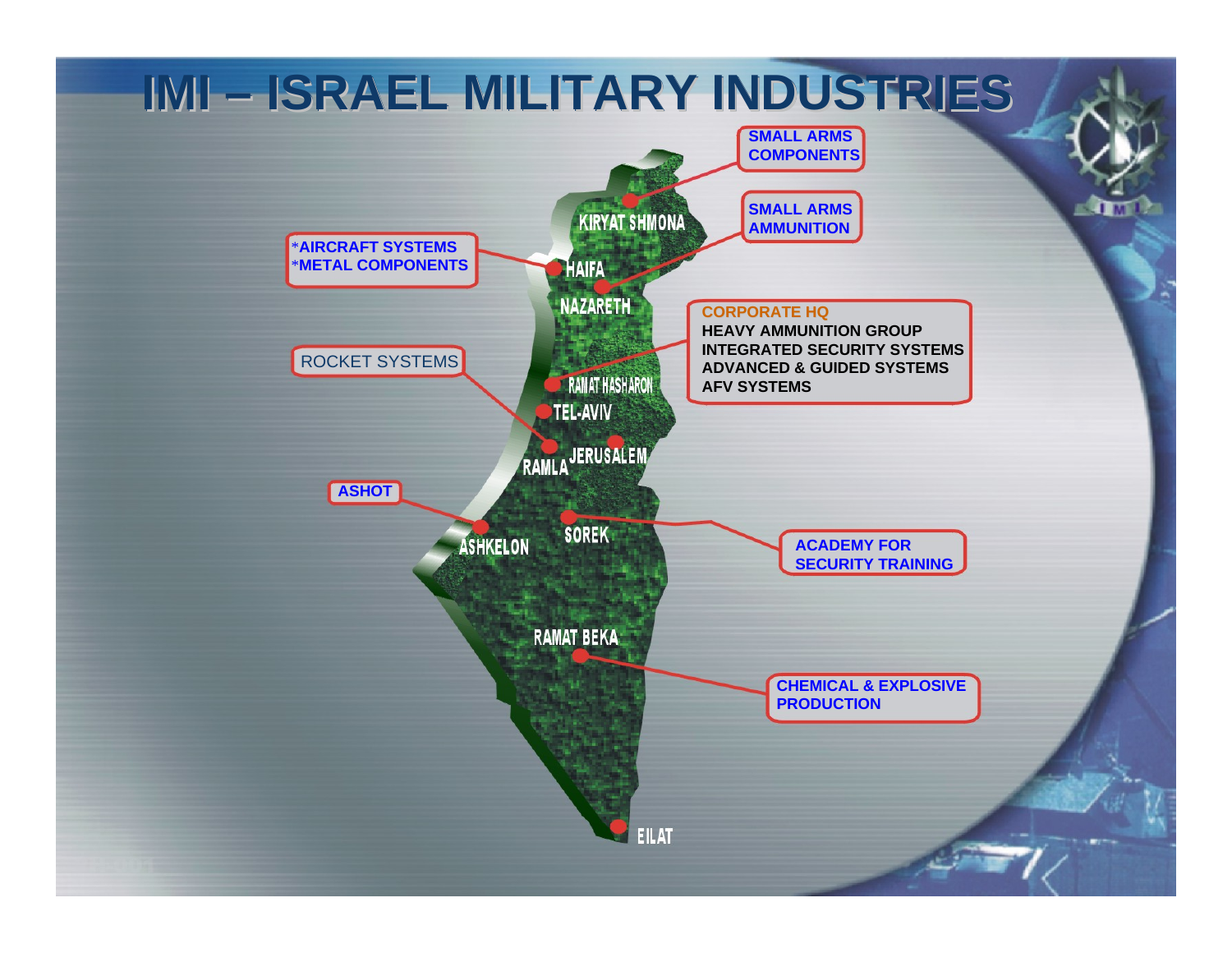## **Outline :**

- **Introduction to high performance LOVA propellant.**
- $\Box$ **Extrusion Facility & Benefits.**
- $\Box$ **Design of experiments & processing parameters.**
- $\Box$ **Safety and performance features.**

### **Conclusions.**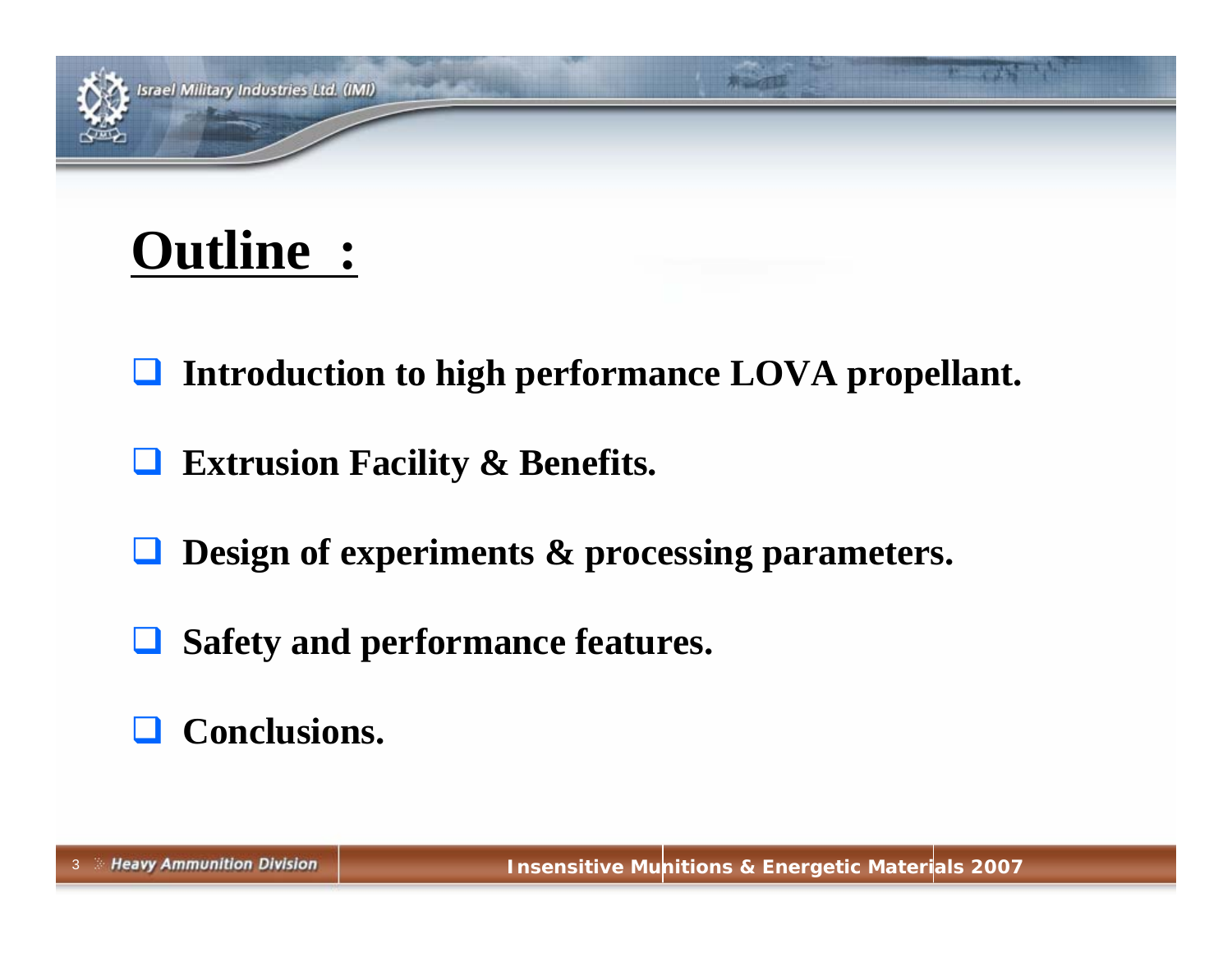

#### **Srael Military Industries Ltd. (IMI)**

#### **Methodology of New Propellant Development Methodology of New Propellant Development**



#### **Synthesis R&D – Lab scale**



#### **Synthesis R&D – Pilot scale**



4

**Insensitive Munitions & Energetic Materials 2007** 

**- Potential energetic materials**

**- Thermochemical evaluation**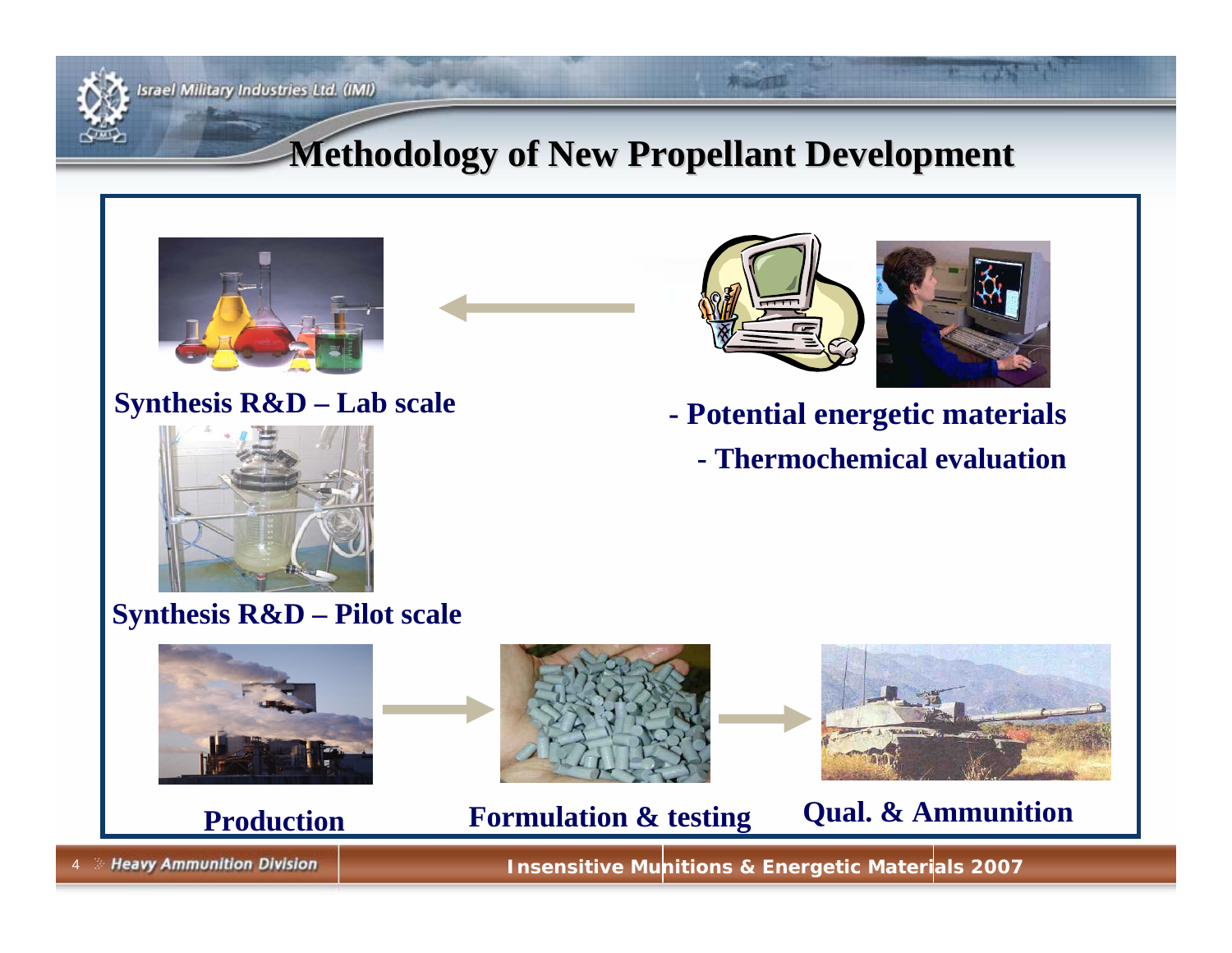

#### **IMI has introduced a novel LOVA gun propellant**

#### **Improved Ballistic performances** -**Higher muzzle velocity**  -**Low flame temperature (< 3500K)** -**High Impetus (>1200 j/g)**

#### - **Stable formulation**

- **Low weight loss during aging**
- **Low stabilizer degradation**
- -**Enhanced safety properties**
	- **low vulnerability in IM test**
	- **Nitroglycerin free**



**Low Vulnerability Ammunition ( LOVA) Propellant**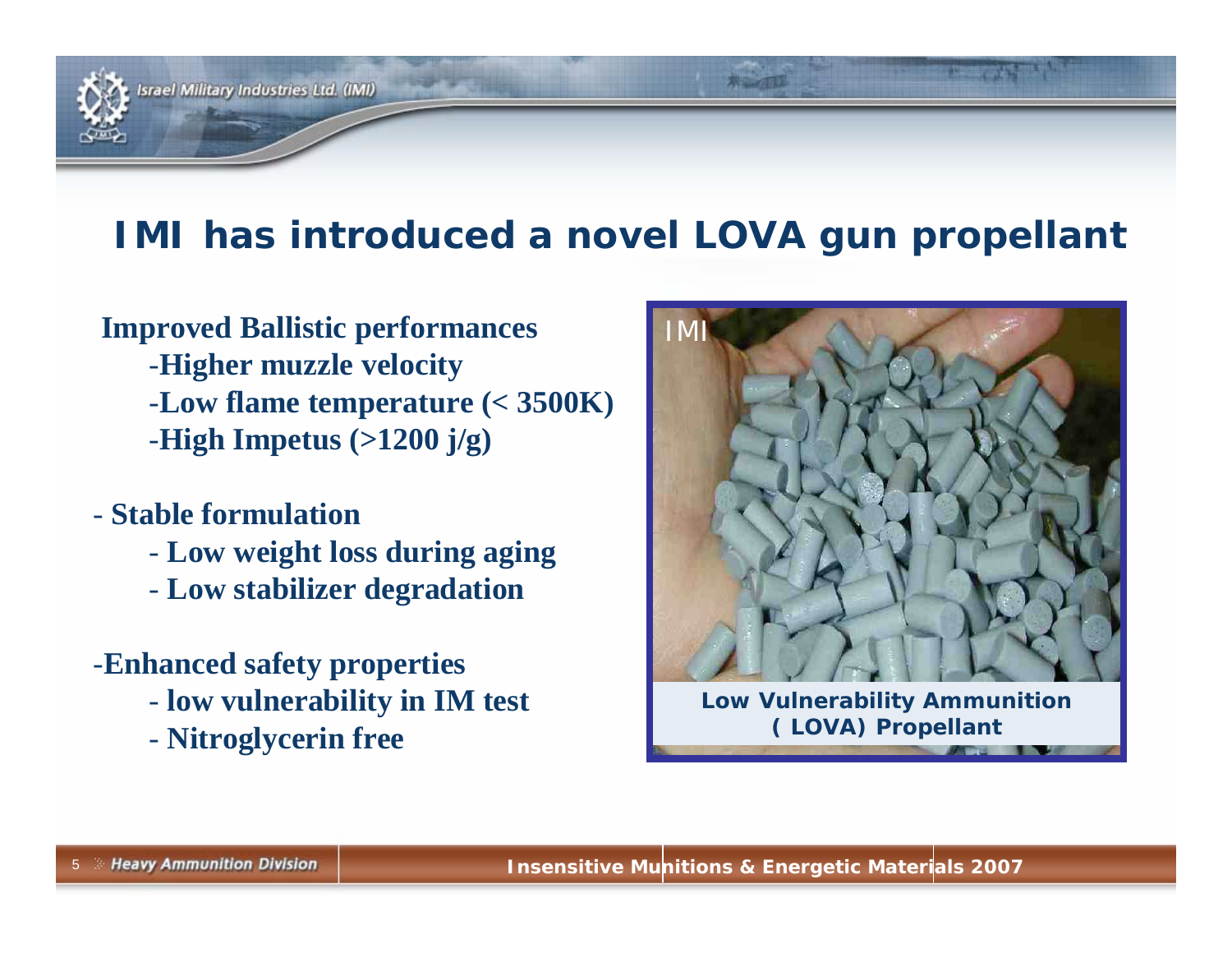

#### Typical behavior of gun propellants



6 Heavy Ammunition Division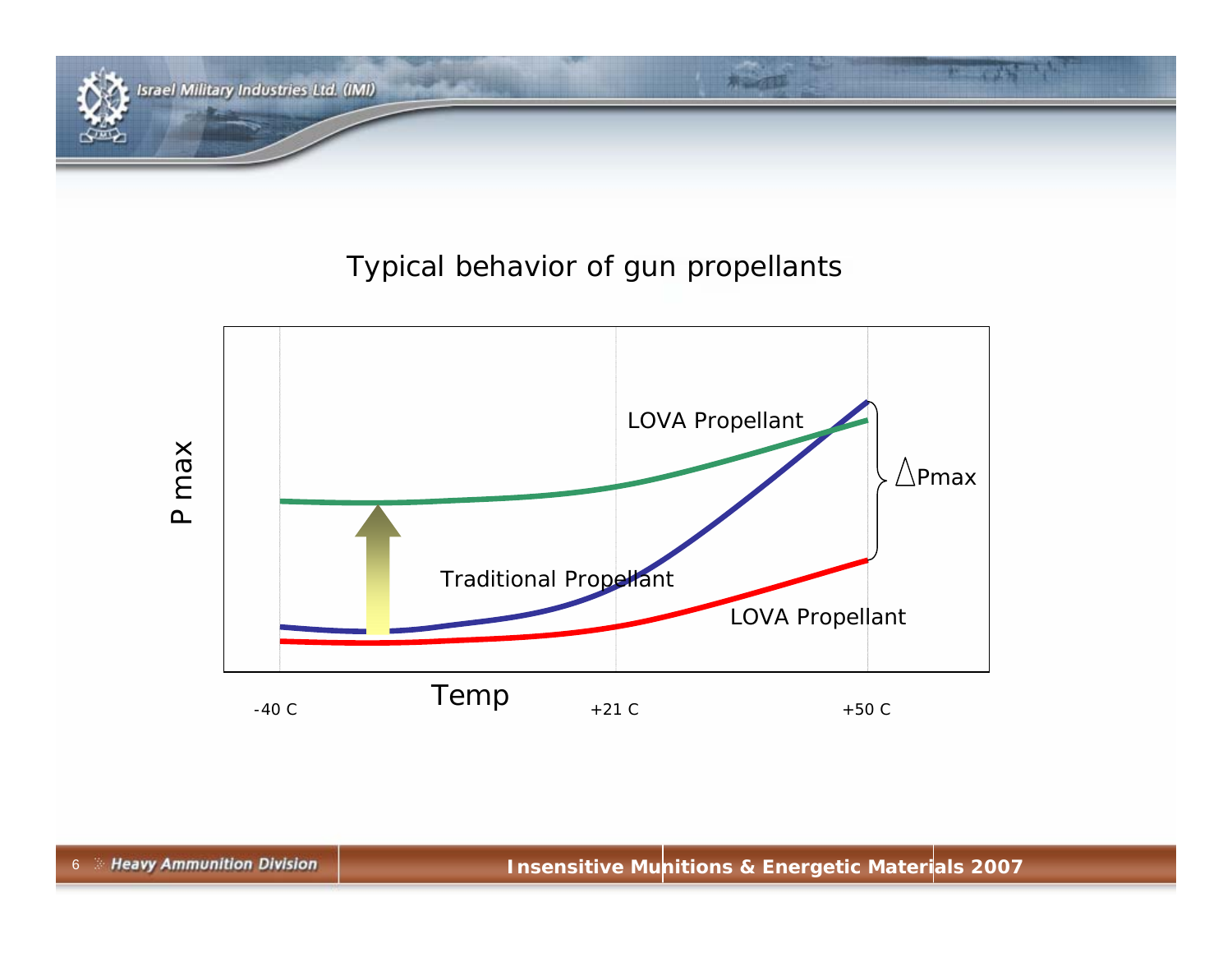

#### The objectives of this task were:

- **To enhance the safety of the processing of the extruded propellant.**
- **Define TSE Lower & Upper processing parameters to be used for LOVA extruded Powder .**
- **To enhance the homogeneity of the propellant matrices for a high quality product.**

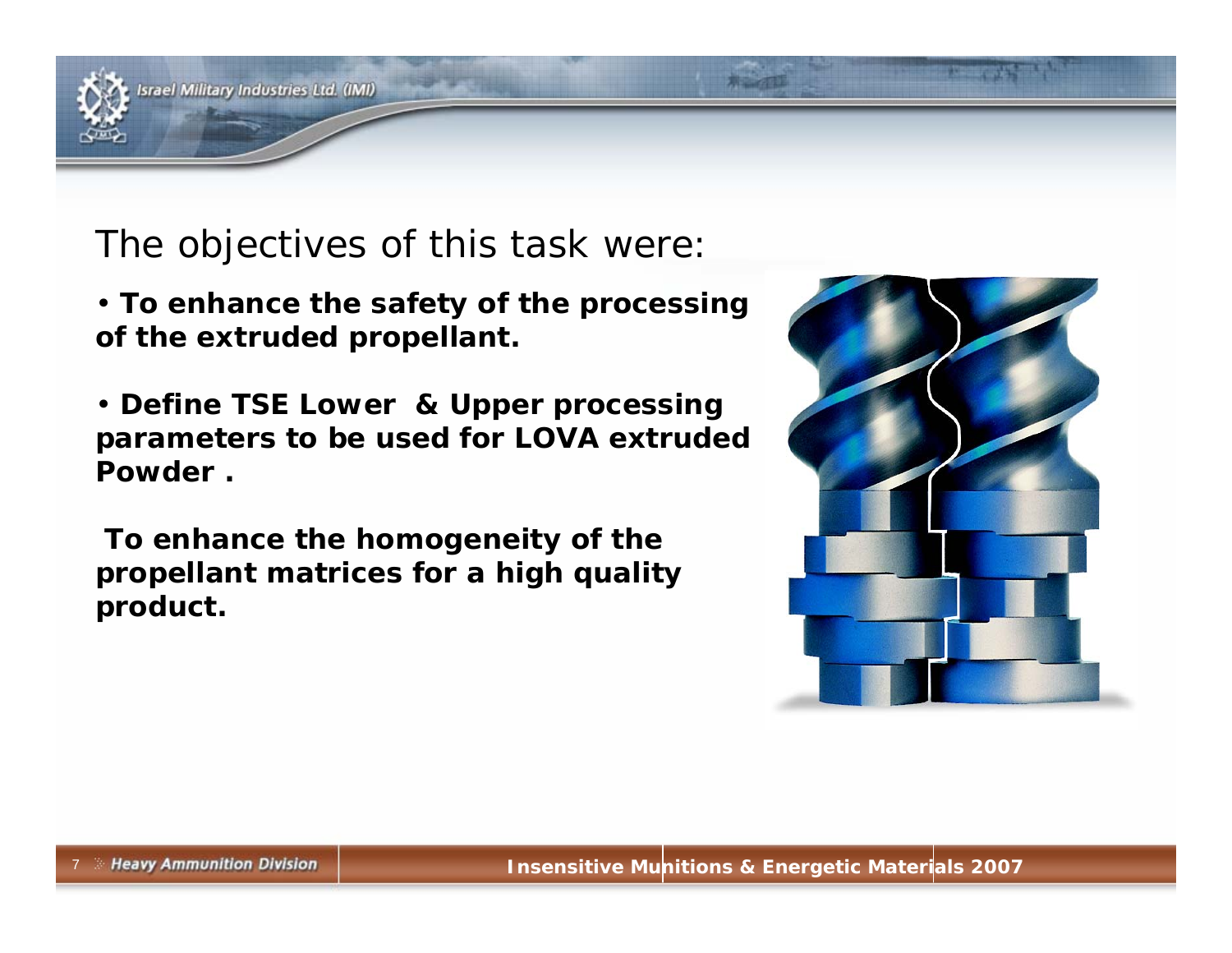

 $(1)$  Strand & Die  $(2)$  lift Die – Press relief  $(3)$  TSE Compartment  $(4)$  Solid feeder (5) Screw Feeder (6) Solids Loading (7) Liquids TSE feeding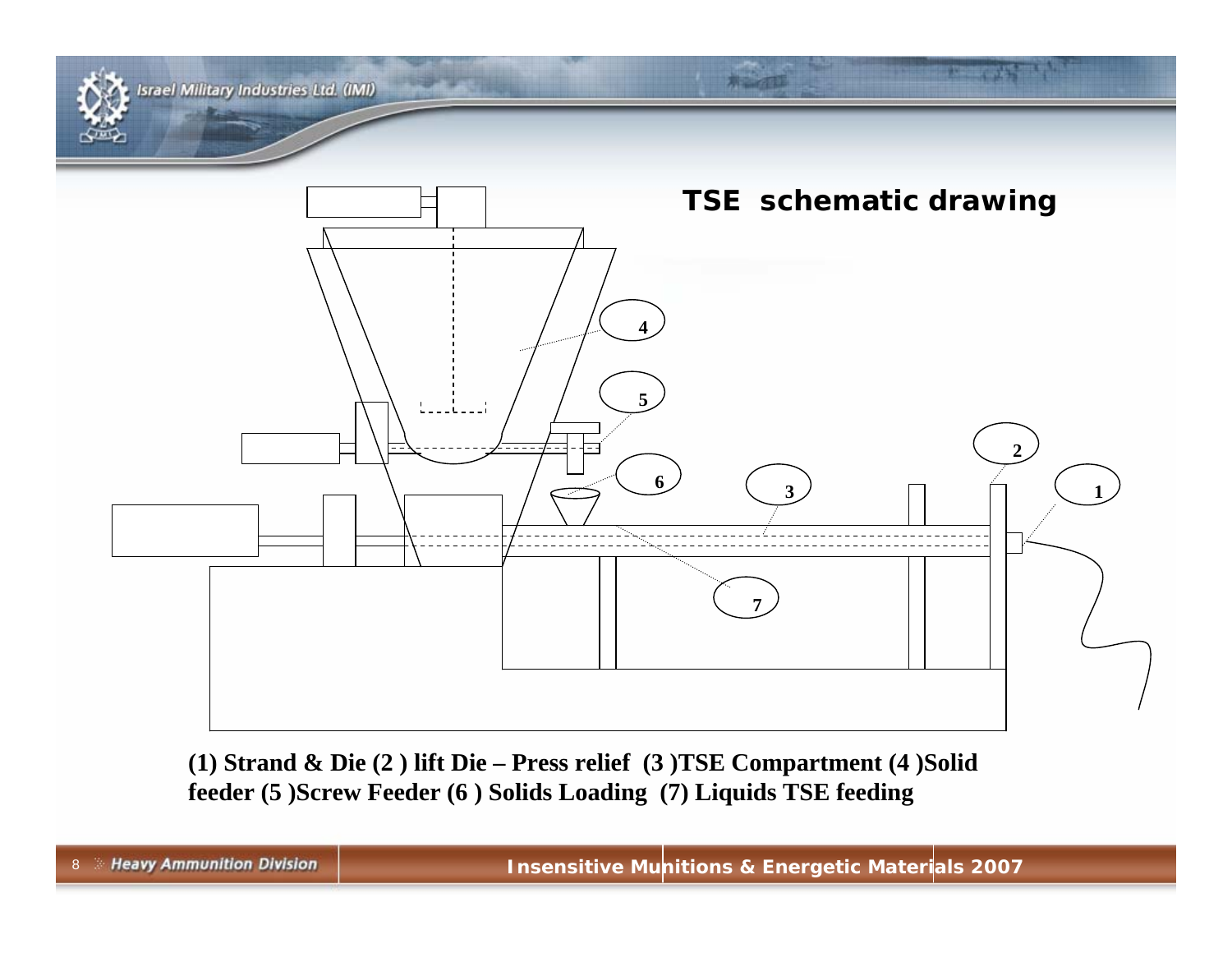**Israel Military Industries Ltd. (IMI)** 

## TSE Configuration

Power at 300 RPM Power Increase Up to : 370 % Max. Screw speed : 600 RPM



- 
- 

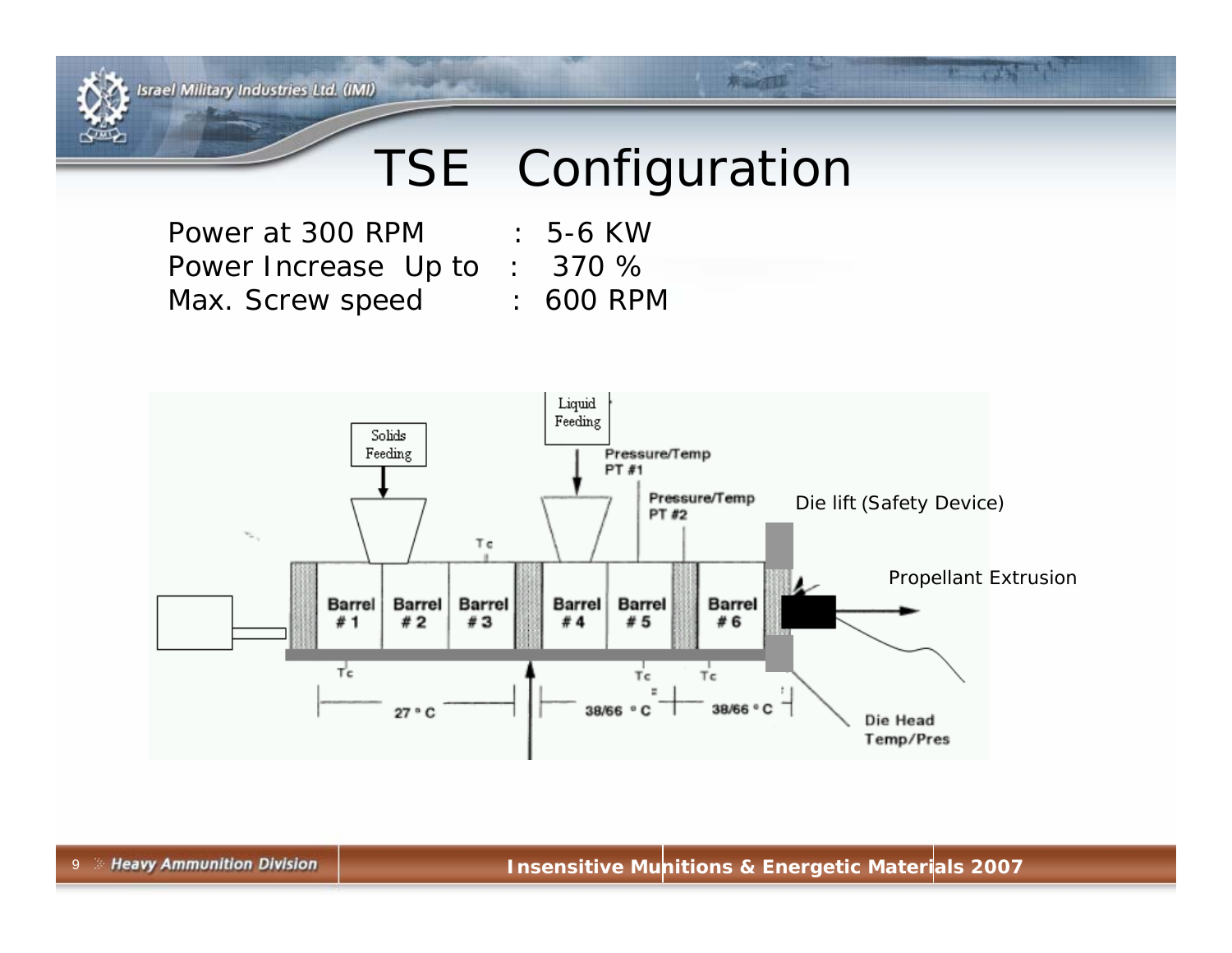

**Israel Military Industries Ltd. (IMI)** 

#### IMI TSE 30 For LOVA Extrusion

井山江山

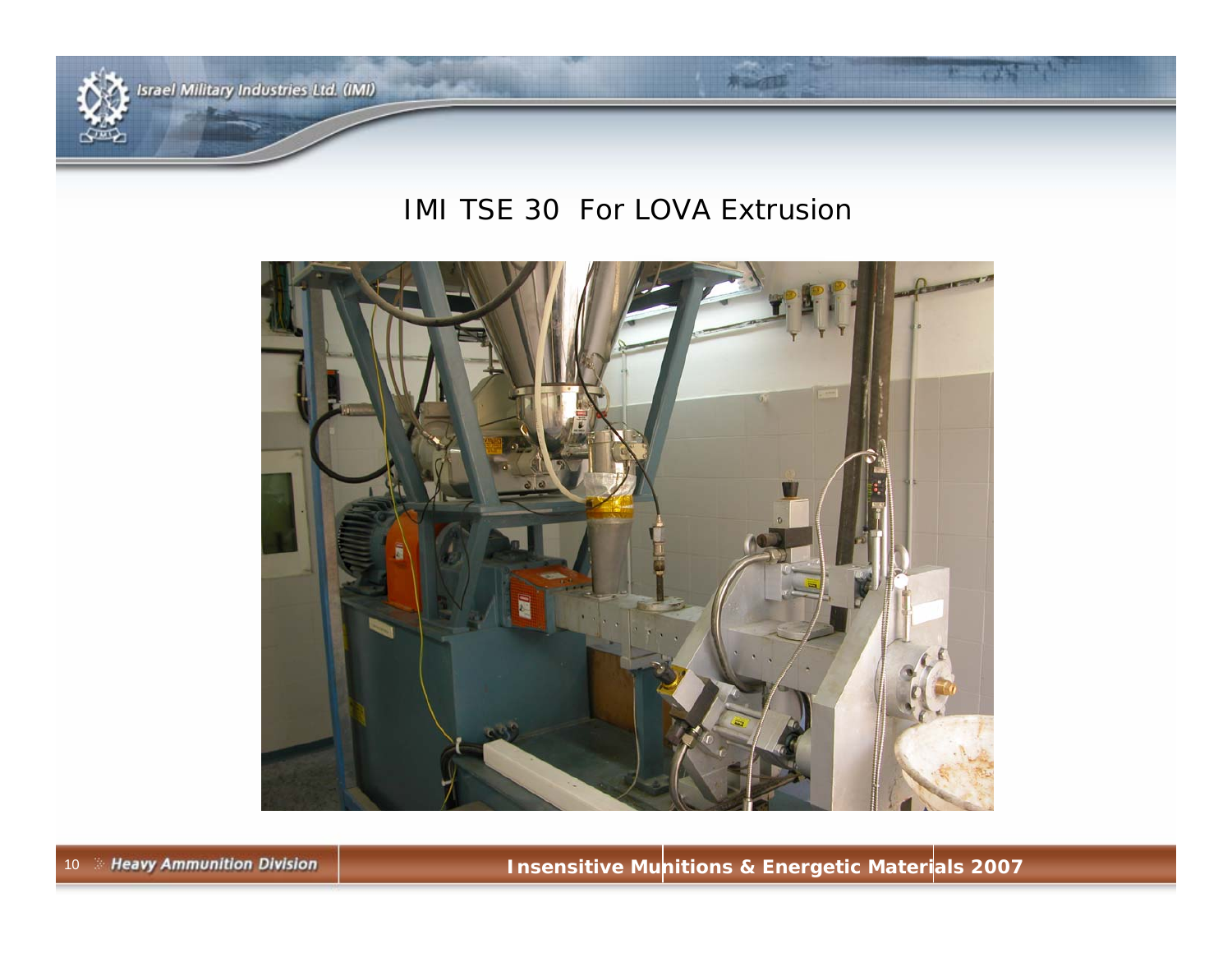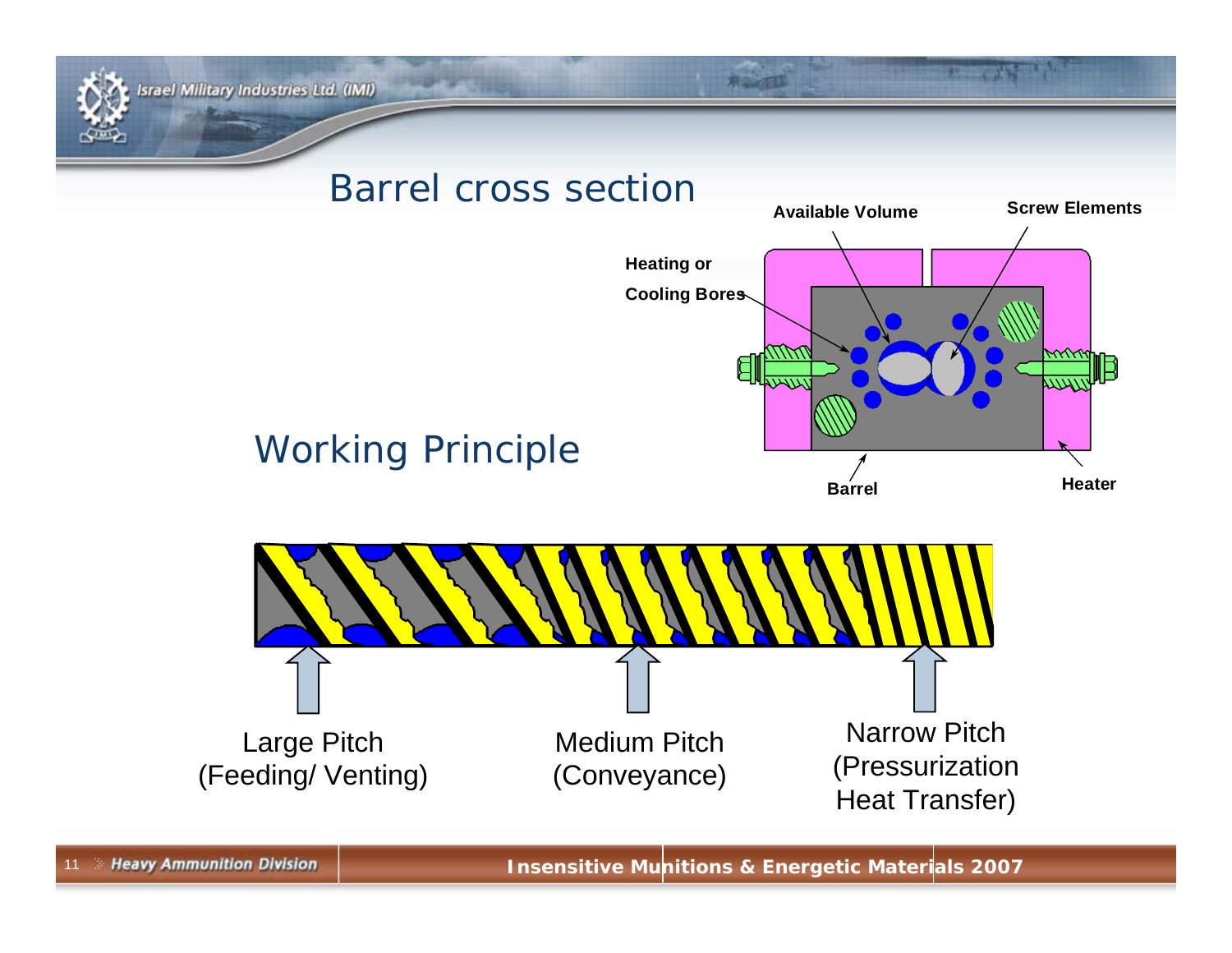

#### **Advantages of TSE compared to CEP**

#### **CEP – Conventional Extrusion Press.**

**TSE – Twin Screw Extruder.**

| <b>Parameter</b>               | <b>CEP</b>                                             | <b>TSE</b>                                              |  |  |
|--------------------------------|--------------------------------------------------------|---------------------------------------------------------|--|--|
| <b>Potential Hazard</b>        | 40 Kgs. Under pressure.                                | Less than 0.5 Kgs along the<br>barrel.                  |  |  |
| Area Facility                  | Huge (High cost)                                       | Mixing blocking, straining,                             |  |  |
|                                | Mixing blocking, straining,<br>and extruding processes | and extruding processes with<br>one continuous process. |  |  |
|                                | big sites.                                             | Low maintenance cost.                                   |  |  |
| Process Waste Propellant       | From Every Block                                       | Negligible - Waste from<br>Start Up & Shut down only !  |  |  |
| <b>Environmental Pollution</b> | Very High !!                                           | Very Low - Green Process                                |  |  |
| Volatile Organic Compound      |                                                        |                                                         |  |  |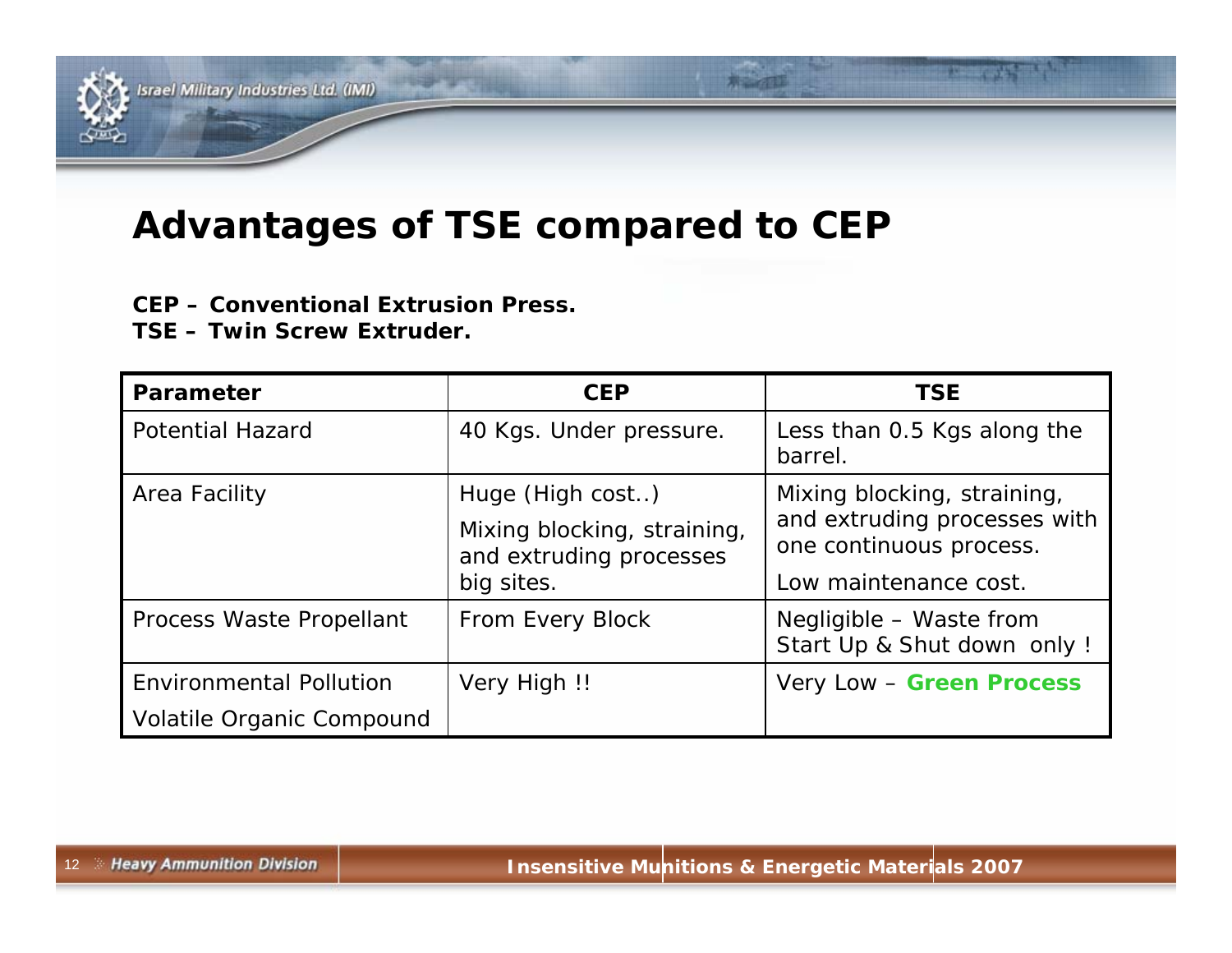

#### **Experimental Tests**

A LOVA propellant composition (NC, Nitramine, Plastisizer) was manufactured & investigated using different extrusion technologies :

 $\Box$ CEP – Conventional Extrusion Press.

 $\Box$ TSE – Twin Screw Extruder.

|                            | <b>CEP</b>            | <b>TSE</b>               |  |  |
|----------------------------|-----------------------|--------------------------|--|--|
| Method                     | Solvent               | <b>Solventless</b>       |  |  |
| <b>Throughout Pressure</b> | 50-80 Bars            | 40 Bars                  |  |  |
| Flow rate                  | 100-150 Lb/hr (Batch) | 40-50 lb/hr (Continuous) |  |  |
| <b>Loaded Material</b>     | <b>Batch Paste</b>    | Premix                   |  |  |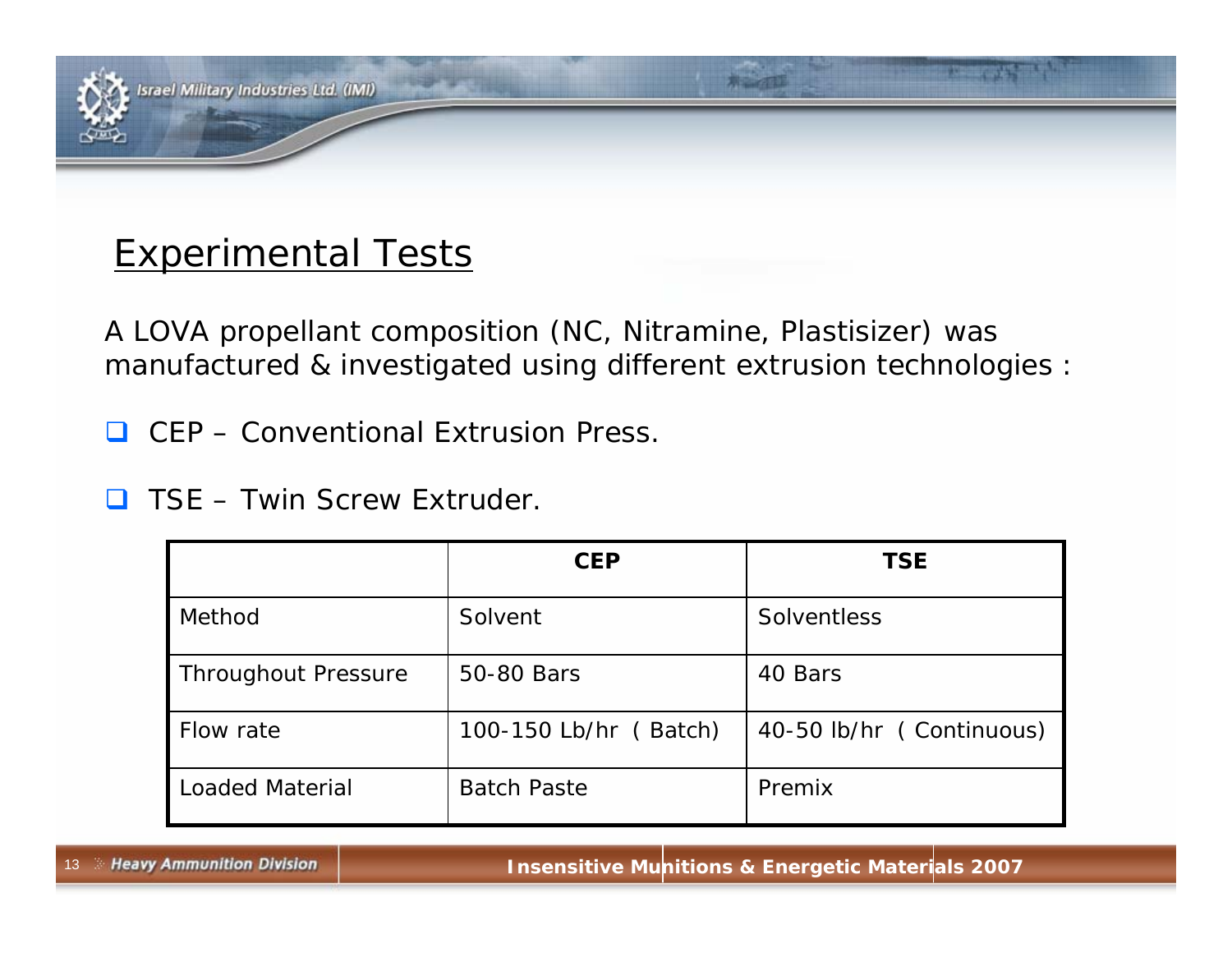

**Israel Military Industries Ltd. (IMI)** 

#### **Screw Extrusion parameters**

#### **Pressure vs Time Torque vs Pressure**

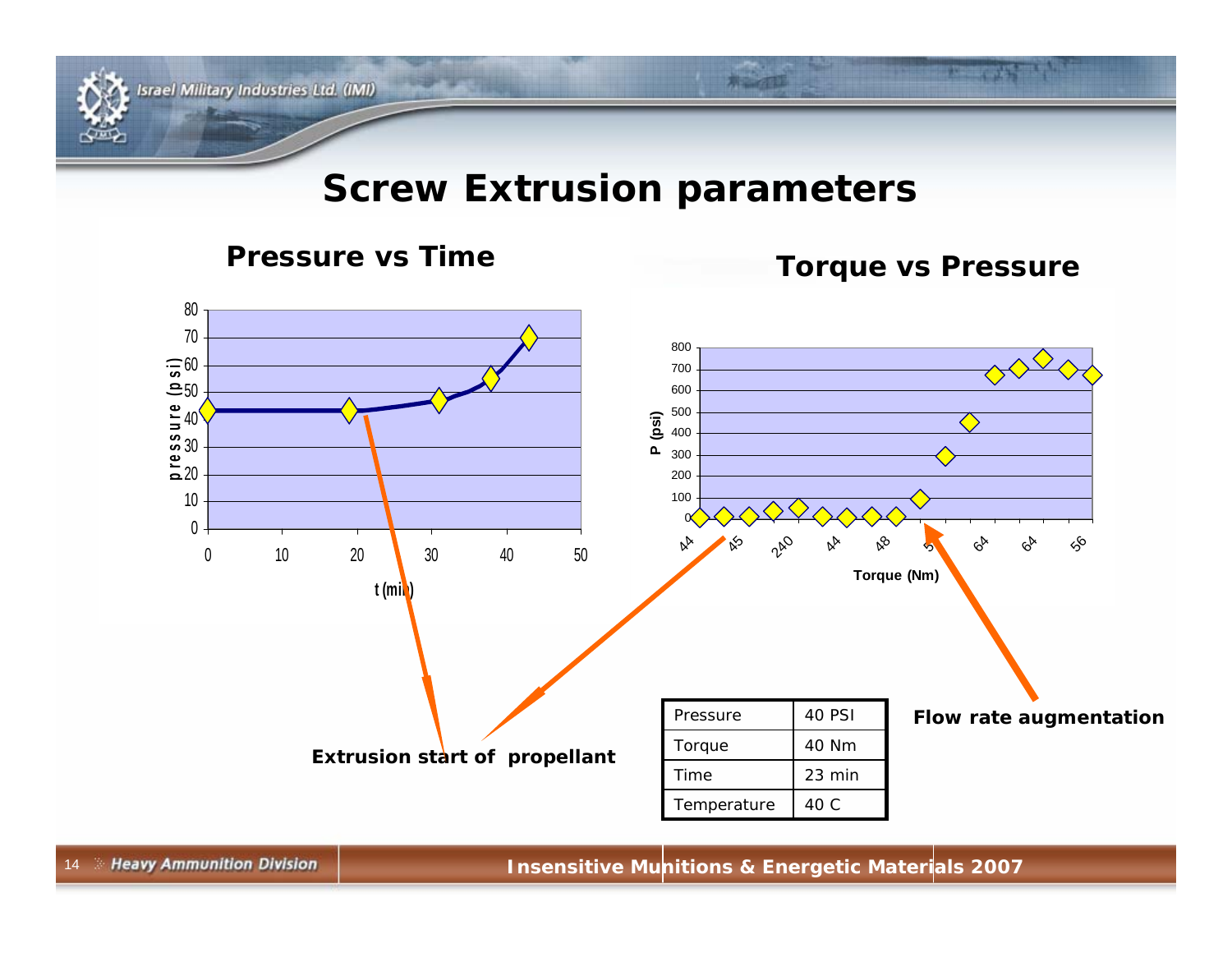

#### **TSE optimization / working point**



Adjusting the torque to the ratio of the OD to ID of the pitches can optimize the process and enhance safety.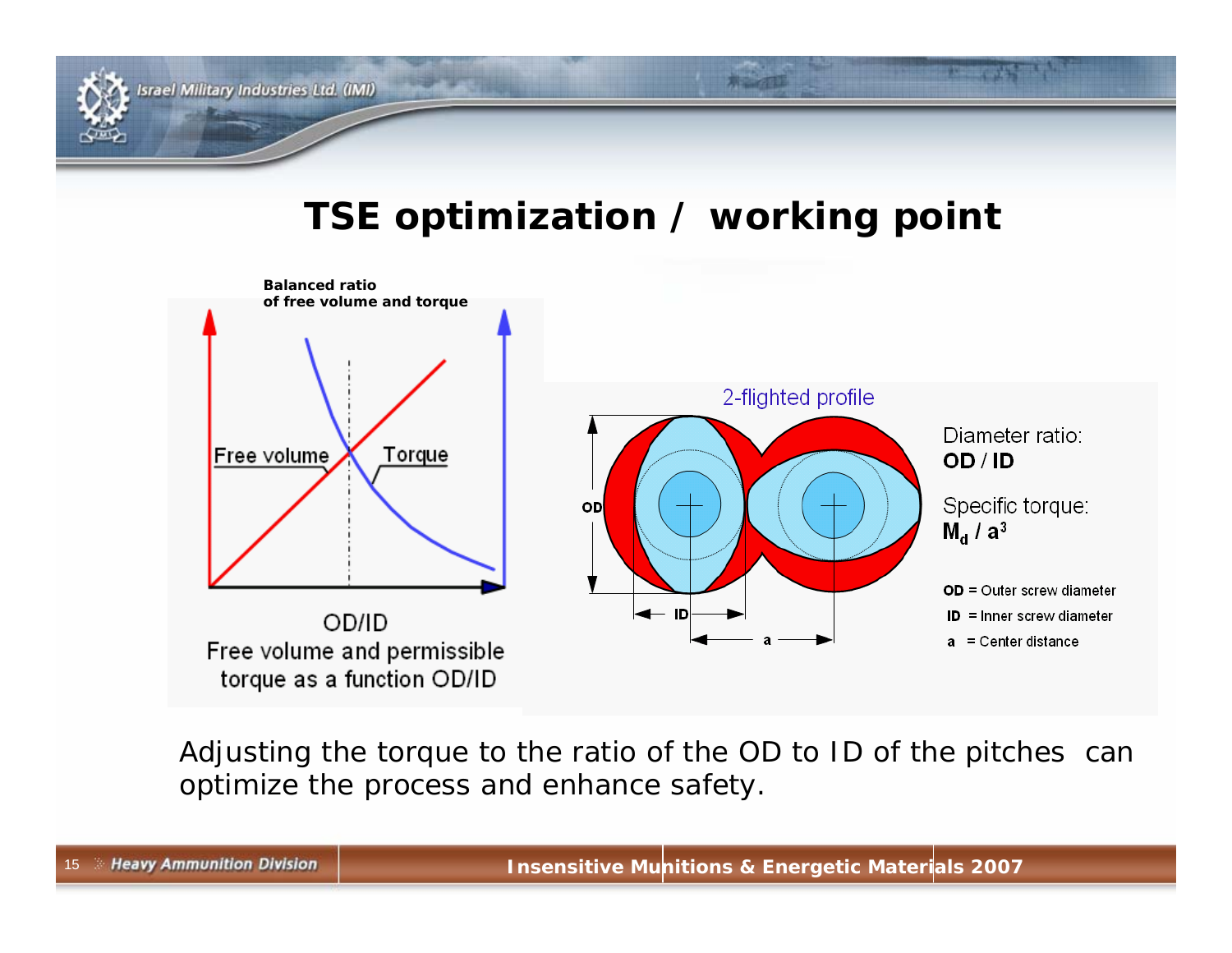



| <b>Test</b>                           | <b>Conventional</b><br><b>Extrusion</b> | <b>TSE</b>             |  |
|---------------------------------------|-----------------------------------------|------------------------|--|
| Friction, Impact Sensitivity<br>& ESD | No Change<br>No Change                  |                        |  |
| Density                               | D                                       | $D + 0.03$             |  |
| Gap Test (50 cards)                   | 2 Detonations $+3$<br>Deflagrations     | 5 Deflagrations        |  |
| <b>Interruption Bomb</b>              | No Change                               |                        |  |
| Pressure Bomb                         | High Temp.<br>Dependency                | Low Temp<br>Dependency |  |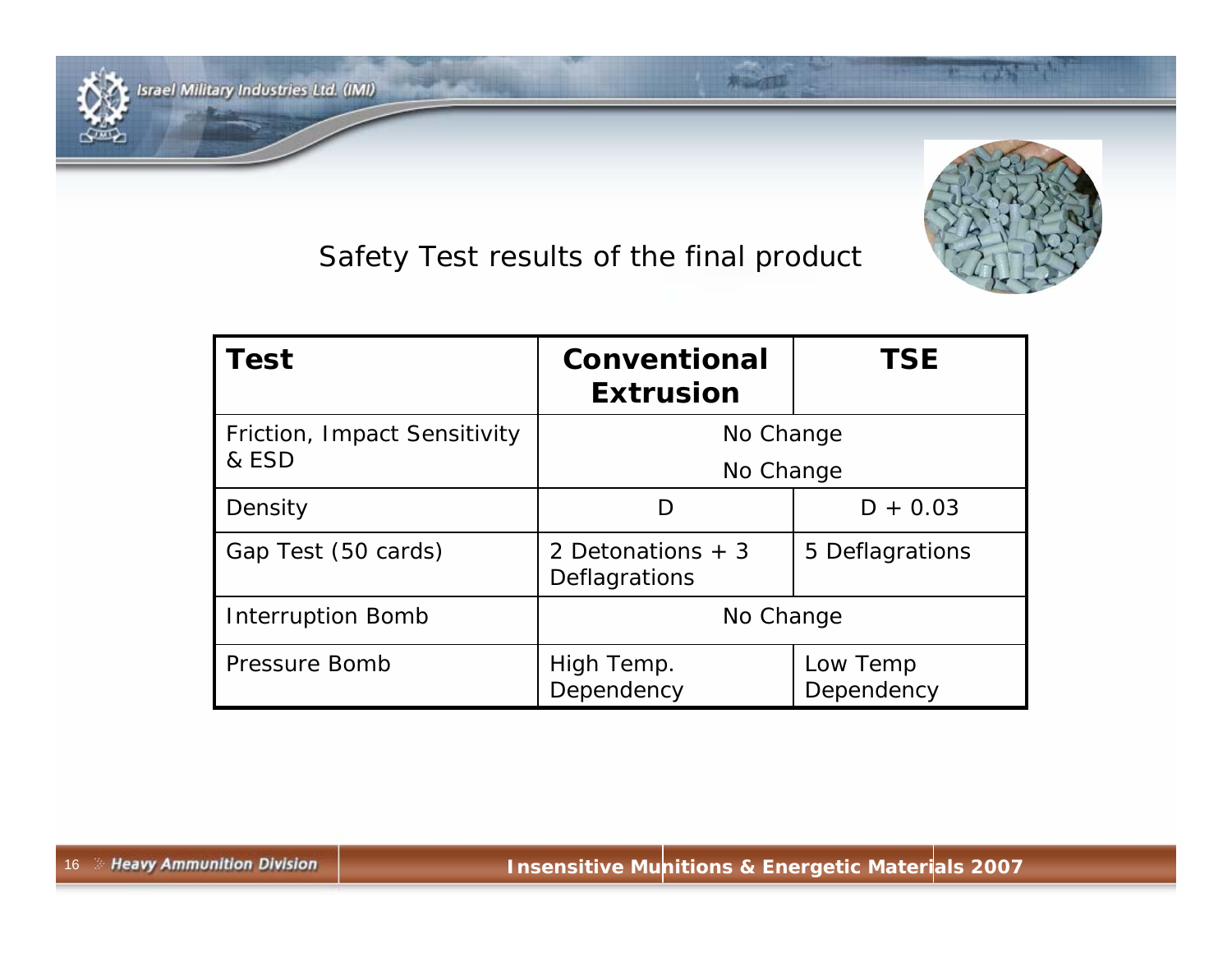Dimensional Test results of the final product (mm)

Average of 10 indicative grains

|         | WO1                           | d1   | W11  | d2   | W12  | D    |       |  |
|---------|-------------------------------|------|------|------|------|------|-------|--|
|         | <b>Conventional Extrusion</b> |      |      |      |      |      |       |  |
| Average | 1.69                          | 0.36 | 1.66 | 0.36 | 1.62 | 7.74 | 13.62 |  |
| S.D     | 0.15                          | 0.06 | 0.18 | 0.05 | 0.11 | 0.07 | 0.41  |  |
|         | <b>TSE</b>                    |      |      |      |      |      |       |  |
| Average | 1.69                          | 0.34 | 1.67 | 0.34 | 1.63 | 7.75 | 13.65 |  |
| S.D.    | 0.08                          | 0.04 | 0.05 | 0.03 | 0.09 | 0.08 | 0.29  |  |

The single grain propellant geometry was found more accurate (lower s.d.) for TSE compared to conventional extrusion.

This can lead to better ballistic performance.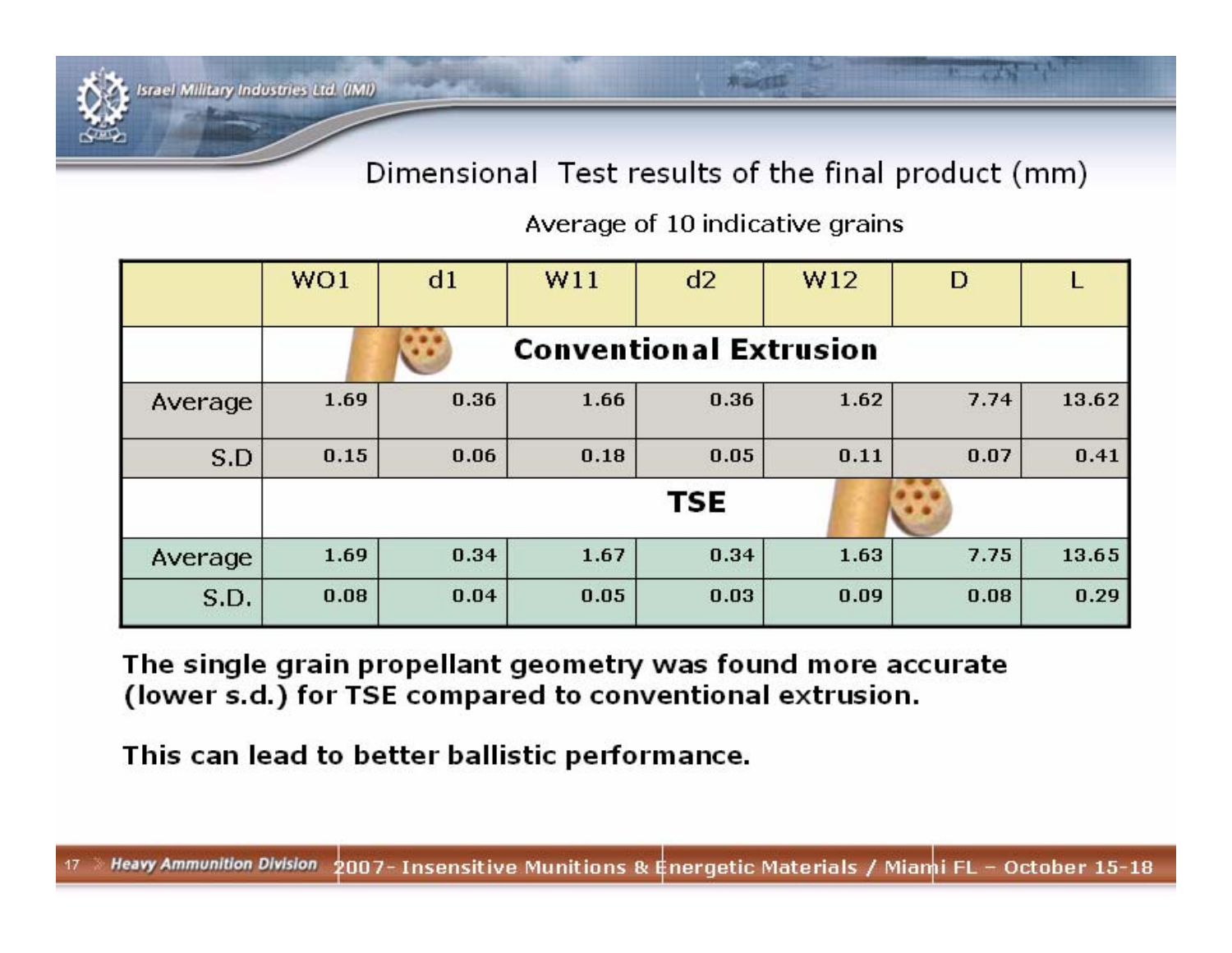

#### **Barometric Closed Bomb of an Extruded LOVA propellant**



**TSE improves homogeneity and therefore enhances performance**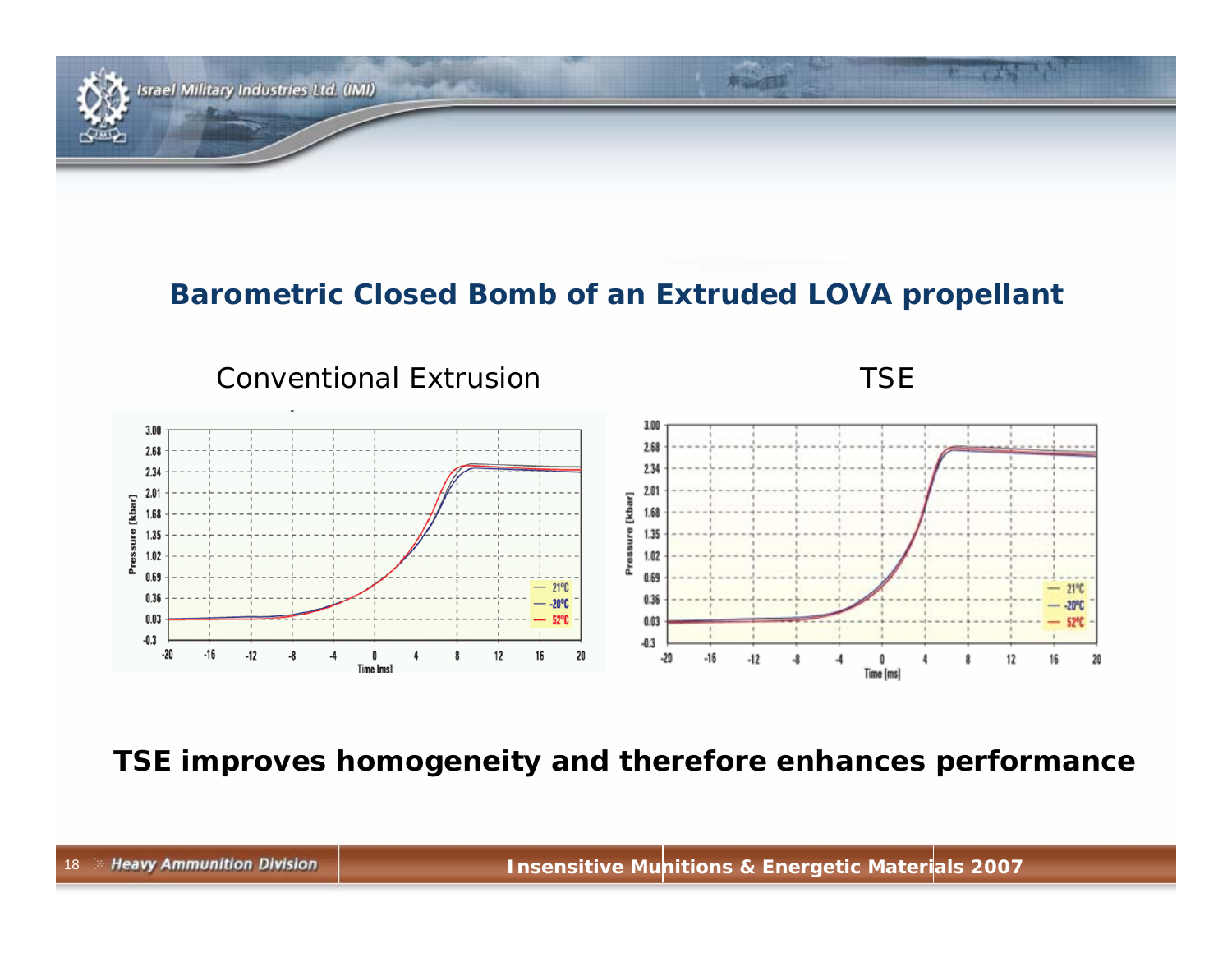

#### srael Military Industries Ltd. (IMI)

## **Conclusions & Summary Conclusions & Summary**

 **IMI has introduced a novel LOVA gun propellant. Safety and reliable manufacturing process, were concerns.**

 **An extrusion process was found safe and appropriate by using a working condition, which is an optimized combination between torque and free volume .**

 $\Box$ **Safety tests has shown a less sensitive product.**

 $\Box$  **High quality product enhances safety and ballistic performance.**